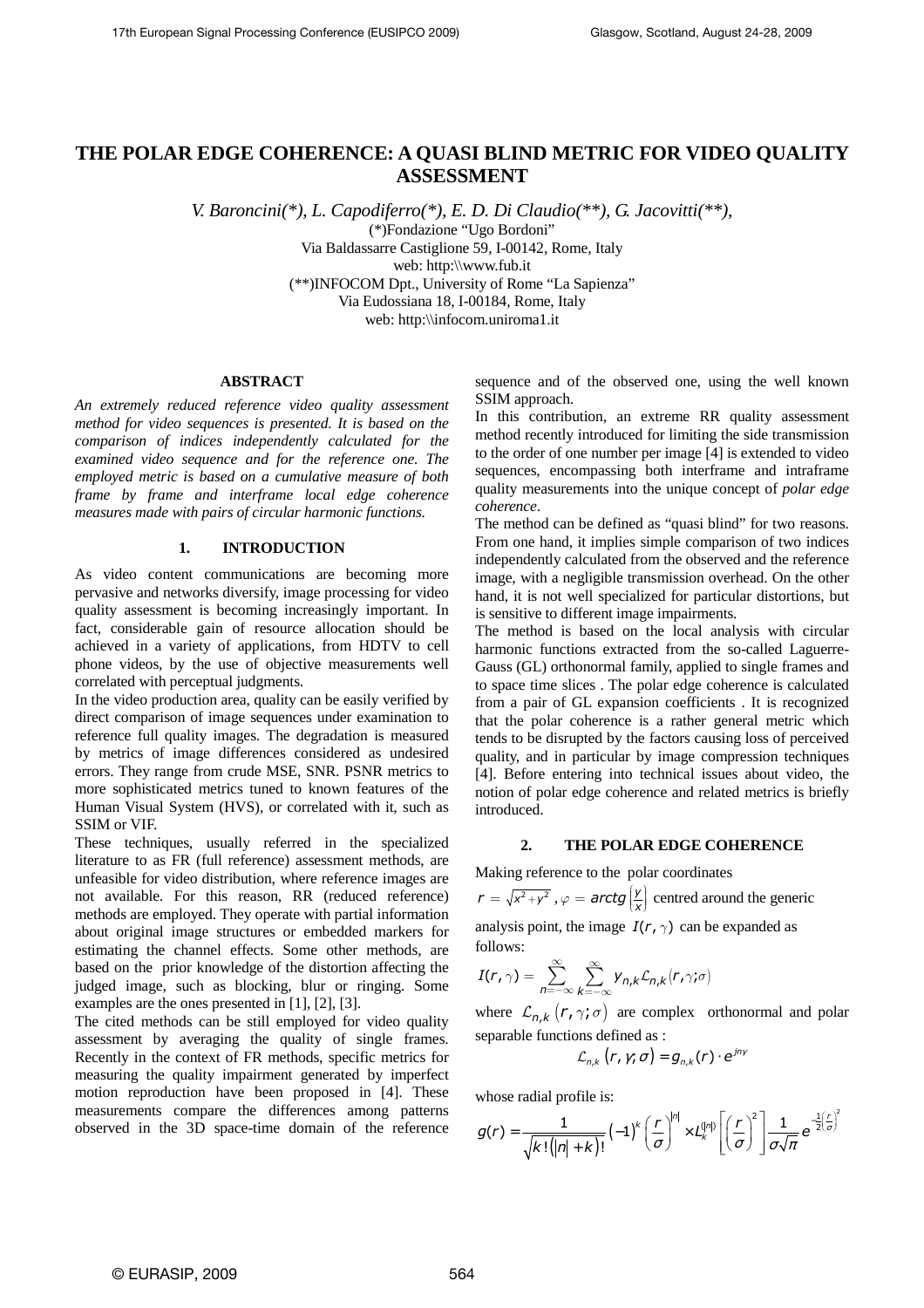and  $L_k^{(n)}(\zeta)$  is the generalized Laguerre polynomials defined by the Rodriguez formula

$$
L_k^{(n)}\left(\zeta\right) = \left(-1\right)^{n+k} k! \left[\sum_{p=0}^k \left(-1\right)^p \binom{n+k}{k-p} \frac{\zeta^p}{p!}\right]
$$

 These functions, called Laguerre Gauss Circular Harmonic (LG-CH) functions, are indexed by the integers *n* (referred to as *angular order*) and *k* (referred to as *radial order*) and possess many remarkable mathematical properties. Among others, they are self-steerable, i.e., they rotate by the angle  $\alpha$ after multiplication by the factor  $e^{jn\alpha}$ , and keep their shape in invariant under Fourier transformation. They are suitable for multiscale and multicomponent image analysis [5] as an alternative to other bases such as the steerable pyramid, separable orthogonal wavelets, the Gabor family, etc.

Because of the orthonormality of the LG-CH functions, the coefficents  $Y_{n,k}$  of the expansion are:

$$
y_{n,k}(\sigma) = \int_{y=-\infty}^{\infty} \int_{x=-\infty}^{\infty} I(x,y) \mathcal{L}_{n,k}(x,y;\sigma) dxdy
$$

Writing them in polar coordinates

$$
y_{n,k}(\sigma) = \int_{\gamma=-\pi}^{\pi} e^{jn\gamma} \left\{ \int_{r=0}^{\infty} g_{n,k}(r) I(r,\gamma) r dr \right\} d\gamma
$$

reveals that they are Fourier coefficients of a radial tomographic section of the image (which is periodic versus the azimuth *γ*).

These coefficients can be calculated for any image point of coordinates  $x = n_1$  and  $y = n_2$  by the convolution

$$
y_{n,k}(n_1, n_2, \sigma) = I(x,y) * \mathcal{L}_{n,k}(-x, -y; \sigma)
$$

Finite sets of LG functions (each referred to in the sequel as LG *plexus*, LGP) have been employed for different purposes. In this contribution the  $(1,3)$  LG plexus is considered, which contains the following LG-CH functions

$$
\mathcal{L}_{1,0}\left(r,\gamma;\sigma\right)=-\frac{1}{\sigma\sqrt{\pi}}e^{-\frac{r^2}{2\sigma^2}}\sqrt{\frac{r^2}{\sigma^2}}\cdot e^{j\gamma}
$$

$$
\mathcal{L}_{3,0}\left(r,\gamma;\sigma\right)=-\frac{1}{\sqrt{6}}\frac{1}{\sigma\sqrt{\pi}}e^{-\frac{r^2}{2\sigma^2}}\left[\sqrt{\frac{r^2}{\sigma^2}}\right]^3\cdot e^{j3\gamma}
$$

whose shapes are shown in Fig. 1.



Figure 1. The (1,3) LGP (values in gray levels)

Pairs of real functions have been already employed for estimating the entity of image blur [8], but the role of the (complex) LGP is more involved. In particular, it is shown that for *ideal* edge patterns , i.e. abrupt unitary steps passing through  $(n_1, n_2)$ 

$$
\frac{|y_{3,0}(n_1, n_2, \sigma)|}{|y_{1,0}(n_1, n_2, \sigma)|} = \frac{1}{2}
$$
  
arg  $|y_{1,0}(n_1, n_2, \sigma)| = 3$  arg  $|y_{3,0}(n_1, n_2, \sigma)| + \pi$ 

This relationship is analogous to the one existing among the first and third harmonic of the Fourier expansion of a periodic square waveform (see Fig. 2). For non centered edges, and for other patterns the magnitude ratio is generally smaller on the average, and the phase relationship does not longer hold.

Based on the above relationship, the *polar edge coherence* (PEC) map is defined as :

$$
PEC(n_1, n_2, \sigma) = -\frac{|y_{3,0}(n_1, n_2, \sigma)|}{|y_{1,0}(n_1, n_2, \sigma)|}.
$$

$$
cos\left\{arg[y_{3,0}(n_1, n_2, \sigma)] - 3arg[y_{1,0}(n_1, n_2, \sigma)]\right\}
$$



Figure 2. Analogy between the local expansion of an edge into circular harmonic components and the Fourier expansion of a square, periodic wave.

The present approach to quality assessment is inspired to the fact that on the retinal surface natural images are characterized by perfect sharp edges under ideal focusing and in absence of noise, and any edge impairment is perceived as an annoying disturbance, apart notable exceptions. Natural factors impairing edge patterns are optical distortion and neuronal noise, while reproduction technologies originate different kinds of edge distortion. From the above Fourier analogy, it is clear that any edge degradation is revealed by misalignments or attenuation of higher order harmonics with respect to the fundamental harmonic, just as happens for transitions of periodic square waves. It is concluded that good natural images are characterized by high polar edge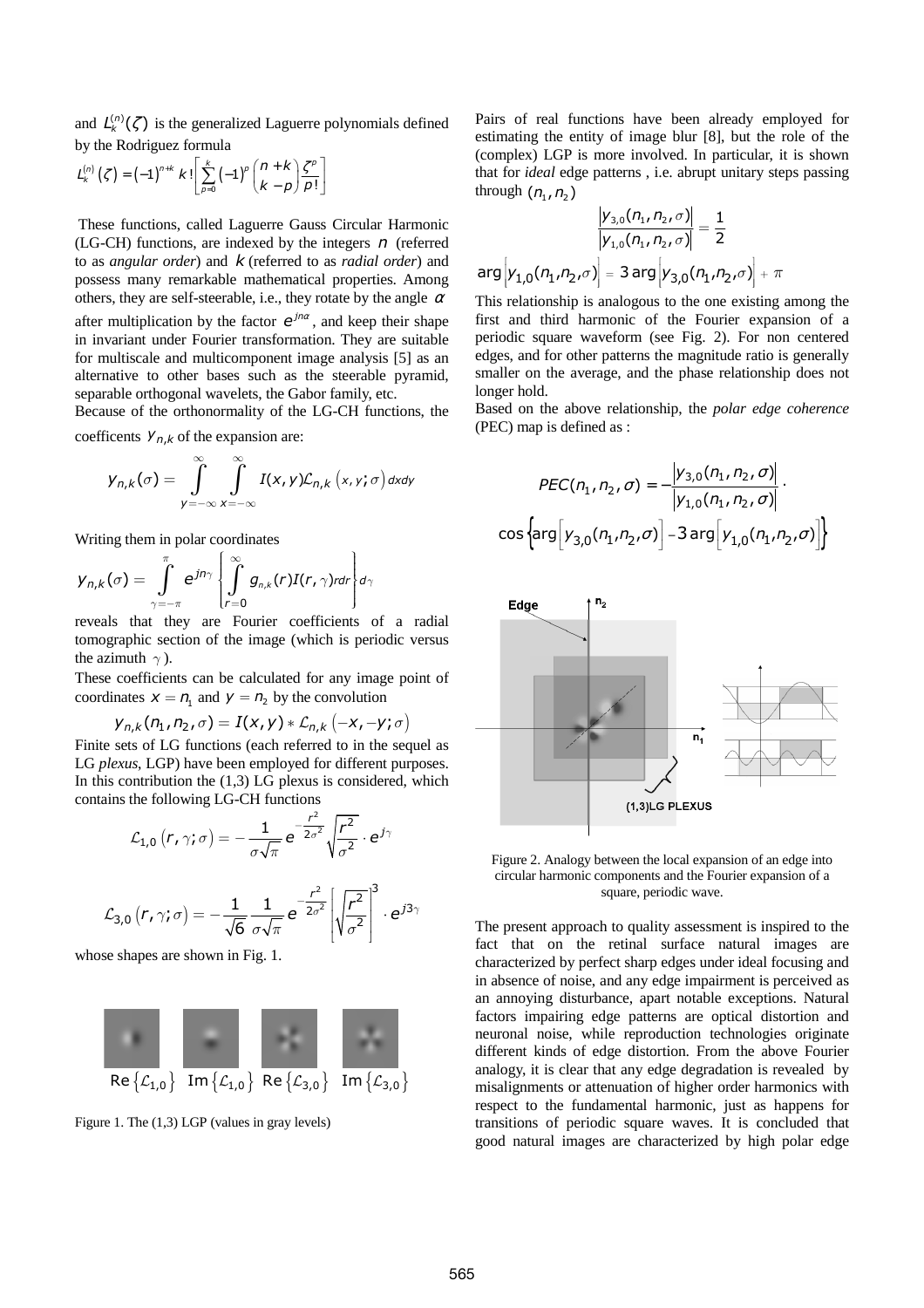coherence, whereas edge disruption cause coherence losses. These arguments support *the conjecture that the human judgment about image quality is consistently correlated with polar coherence losses* 

Limiting the analysis to the third harmonic, this conjecture leads to the following definition of a cumulative edge polar coherence over a  $N_1 \times N_2$  image observed image, indicated for short as Edge Coherence (ECO) :

$$
ECO(\sigma) = -\sum_{n_1=1}^{N_1} \sum_{n_2=1}^{N_2} w(n_1, n_2) \frac{|y_{3,0}(n_1, n_2, \sigma)|}{|y_{1,0}(n_1, n_2, \sigma)|} \times \cos\left\{\arg\left[y_{3,0}(n_1, n_2, \sigma)\right] - 3\arg\left[y_{1,0}(n_1, n_2, \sigma)\right]\right\}
$$

where the  $W(n_1, n_2)$  is a feature weighting factor. The choice

$$
w(n_1, n_2) = |y_{1,0}(n_1, n_2, \sigma)|^2
$$

which was made in [4], corresponds to the so-called RTAEC version of RECO.

The ECO metric is an absolute measure, so that it might be used in principle for No Reference quality estimation, provided that a quality unit is defined. However, ECO suffers from the fact that it depends on the image content. For compensating it, the Relative Edge COherence (RECO) index between the images  $I(n_1, n_2)$  and a reference image  $I(n_1, n_2)$  of the same scene is defined as the ratio:

$$
RECO(\sigma) = \frac{ECO(\sigma) + C}{ECO(\sigma) + C}
$$

where  $\angle ECO(\sigma)$  is the cumulative ECO metric calculated for  $I(n_1, n_2)$ , and C is a regularizing (small) constant. The most relevant formal properties of the RECO index are:

#### **2.1 Reciprocity:**

$$
RECO(\tilde{I} / I, \sigma) = \frac{1}{RECO(I / \tilde{I}, \sigma)}
$$

In other words, the RECO does not measure quality impairments, as other methods do. It actually measures the relative quality level, and by consequence also image improvements.

# **2.2 Multiplicative chaining:**

$$
RECO(I / \hat{I}, \sigma) = RECO(I / \tilde{I}, \sigma) \cdot RECO(\tilde{I} / \hat{I}, \sigma)
$$

This means that the total RECO for a cascade of processing stages is just the *product of partial RECOs* .

#### **2.3 Rotational invariance:**

$$
RECO(I_R / \tilde{I}, \sigma) = RECO(I / \tilde{I}, \sigma)
$$

where  $I_R$  is a rotated version of  $I$ .

This property comes from the rotational invariance of the PEC, but is valid only if  $I_R$  and  $I$  share exactly the same content.

# **3. VIDEO QUALITY TRACKING WITH RECO**

The RECO index does not require full or partial comparison of the observed and of the reference image, other than the cumulative ECO, i.e., a single number.

Therefore, the RECO can be employed for quality assessment of video sequences, inserting the ECO number in the header of each frame or of groups of frames, thus allowing for continuous tracking of the video quality in presence of channel fading, constant bitrate transmission, dynamic multiplexing, etc.

In Fig. 3 the frame by frame track of the RECO index is compared to the tracks of the *full reference* indices SSIM and SCOR on the sequence "Mobile" (see [9] for further examples). The RECO index seems fairly well correlated with the full reference measurements (see also[4]).



Figure 3 (a)(b). Quality tracking of a MPEG video sequence with the quasi-blind metric compared to the tracking made with full reference metrics at two different bitrates. The upper track is the SSIM index, the middle track (bright) is the RECO index , and the lower track is the SCOR index.

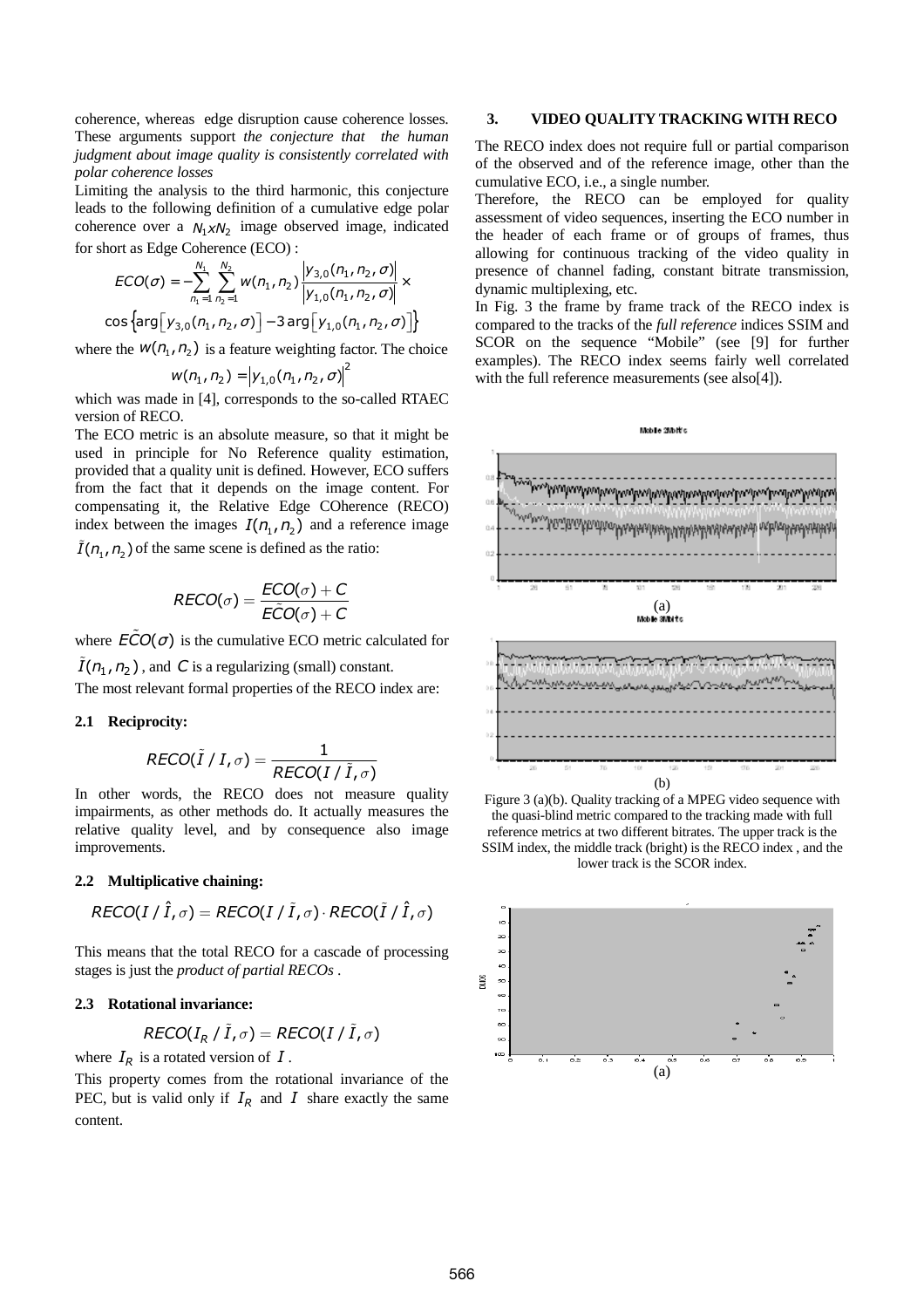

Figure 4(a)(b)(c). Scatterplots of the objective measurements versus the DMOS: (a) SSIM, (b) RECO, (c) SCOR.

In the following table the Spearman Rank Correlation Coefficient (SROCC) between subjective and objective scores for this video dataset is reported. It shows that the quality of the sequence ranking offered by the single-term RECO index is comparable to that of multi-term FR indices, such as SSIM and SCOR.

|     | RECO | SSIM | SCOR |
|-----|------|------|------|
| MOS |      |      | 9564 |

Table I . SROCC of quality estimators.

# **4. THE MRECO METRIC**

Still, the frame by frame quality measurements do not fully account for the quality of motion. To compensate for this lack, the concept of edge coherence is extended from the single frames to space-time slices of a video sequence.

To this purpose, let us consider an edge passing through the generic point  $(n_1, n_2)$  of the  $n_3$ -th frame of a video sequence, individuated by the space time coordinate  $(n_1, n_2, n_3)$  and called *pivot* frame. In a static scene, the edge in the space time is a cylindrical surface aligned with the time axis. In a dynamic scene the edge describes a complicated surface that can be locally approximated by its tangent plane. High quality video sequences are characterized by accurate reproduction of this tangent plane, corresponding to smooth and pleasant motion perception. On the other hand, high compression ratios, sub-sampling, format conversions etc. may cause inaccurate motion compensation, artifacts, jerkiness, etc., resulting in low quality motion perception. The edge coherence concept can be still applied to measure these impairments.

To this purpose, looking at the generic edge point passing through  $(n_1, n_2, n_3)$ , the angle orientation  $\alpha$  orthogonal to

the edge in the spatial coordinates is first estimated. For the sake of simplicity, but without loss of generality, in Fig. 4 a moving edge is oriented along the  $n_2$  axis, so that  $\alpha = 0$ .



Figure 5. Space-time edge generated by the local motion of a pattern.

The estimate of the angle  $\alpha$  is directly obtained by the phase of  $y_{1,0}$  ( $n_1$ ,  $n_2$ ,  $\sigma$ ). Let us now consider the set of the frames adjacent to the pivot frame:

$$
I(n_1, n_2, m-n_3)
$$

and the space-time slice orthogonal to the edge orientation:  $I_{\alpha}(s,t)$ ,

characterized by the transverse coordinate *s* and the temporal coordinate  $t$  (in Fig. 4  $s$  runs along the  $n_1$  axis and *t* along the  $n_3$  axis).

An ideal moving edge yields an ideal edge in the  $(s, t)$  slice, whereas a perturbed motion does correspond to a corrupted edge. This corruption can be again measured through the polar edge coherence based on the LGP defined by the functions:

$$
\mathcal{L}_{1,0}(\rho,\psi;\sigma) \qquad \mathcal{L}_{3,0}(\rho,\psi;\sigma)
$$

where  $\rho = \sqrt{s^2 + t^2}$  and  $\varphi = \text{arctg}\left(\frac{t}{s}\right)$  are the local polar

coordinates. The PEC is now obtained as

$$
y_{1,0}^{(\alpha)}(\eta_1, \eta_2, \eta_3, \sigma) = \int_{\psi=0}^{2\pi} \int_{\rho=0}^{\infty} I_{\alpha}(\rho, \psi) \mathcal{L}_{1,0}(\rho, \psi; \sigma) \rho d\rho d\varphi
$$
  

$$
y_{3,0}^{(\alpha)}(\eta_1, \eta_2, \eta_3, \sigma) = \int_{\psi=0}^{2\pi} \int_{\rho=0}^{\infty} I_{\alpha}(\rho, \psi) \mathcal{L}_{3,0}(\rho, \psi; \sigma) \rho d\rho d\varphi
$$

In practice, these quantities are approximated with sums applied to space-time-samples. The scale factor  $\sigma$  must be larger that the one employed for the intraframe edge coherence, in order to involve several frames contiguous to the pivot frame.

Based on these quantities, the motion edge coherence (MRECO) index is calculated over the considered spacetime volume as: